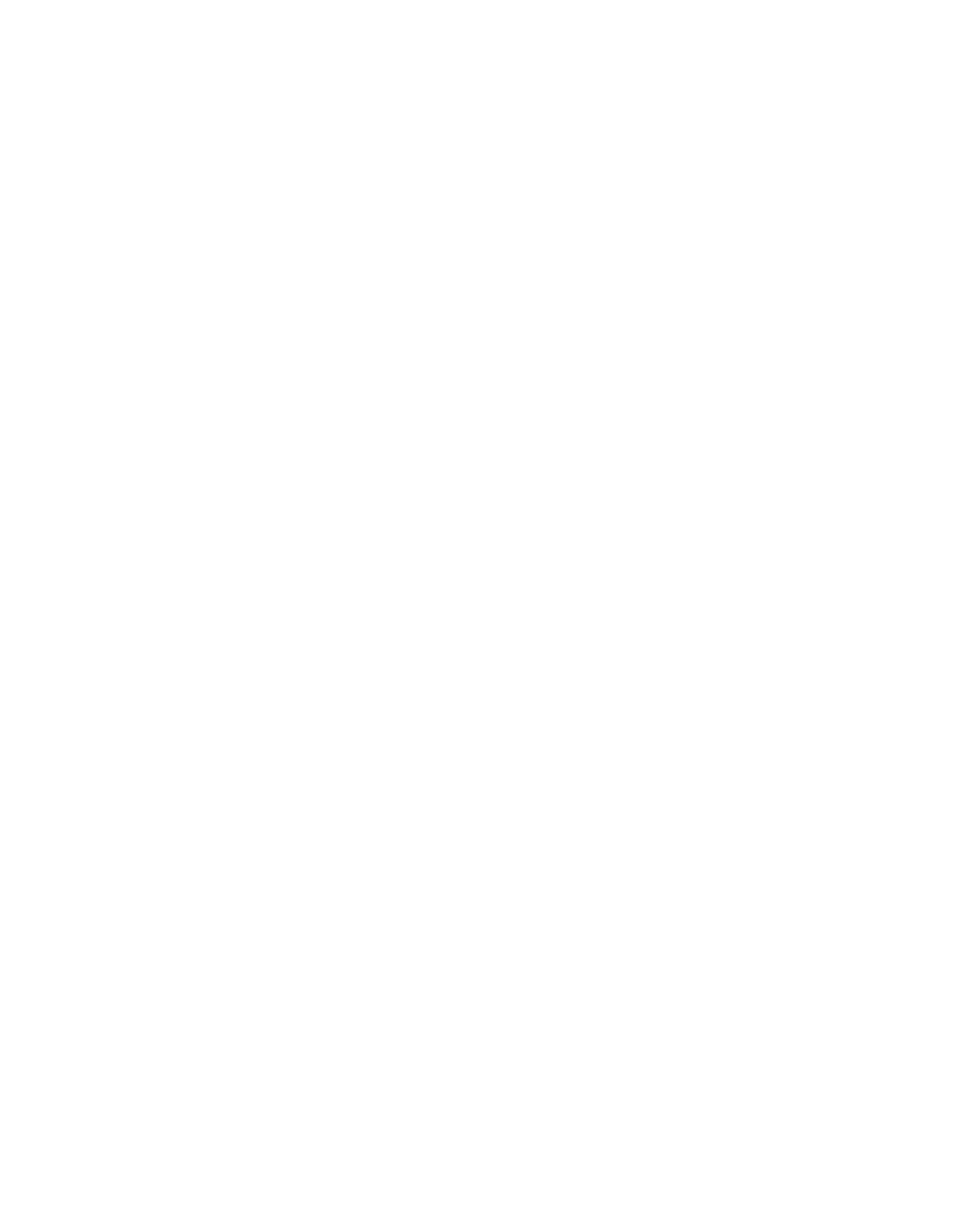## <u>Mahatzit ha-Shekel</u>

THE SEPHARDIC KEHILLAH

1. I seem to remember giving a few coins for a special *tzedakah* on or around Purim time. What's that all about?

In the times of the *Beit ha-Mikdash*, each year every person would donate one half *shekel* to a special fund that would be used for purchasing the communal *korbanot*. Even though we no longer have a *Beit ha-Mikdash*, the custom continues to this day. The Sephardic custom is for each person to give the monetary equivalent of 9 grams of pure silver to *tzedakah*. The price changes based on market fluctuation and on *Erev Rosh Hodesh Adar*, the amount came out to be \$7.89 per person (**please note** that the price of silver increased significantly since last year once again). The price seems to be fluctuating somewhat in these last few weeks, so if you can, it may make sense to aim for \$8.00 per person if possible.

It is appropriate to give this amount for each person above the age of *bar* and *bat mitzvah* in the family and to give \$1.50 for each child under that age. One who finds this difficult, can give \$1.50 for each adult as well. If that is also difficult, then \$0.50 per person is sufficient. The money should be donated to Torah institutions. It's customary to give this special *tzedakah* on *Ta'anit Esther* or prior to reading the Megilah. There will be a collection plate outside of the *Beit Midrash* on *Ta'anit Esther*  and on Purim day for collection.

The money is given specifically as *zekher le-mahatzit ha-shekel* – as a **symbolic remembrance** of the half *shekel*.

Some have the custom to donate whatever amount and then lift three half-dollar coins as a symbolic commemoration of the three half-*shekels* that were donated in the Desert for the *Mishkan*. This is not a Sephardic custom or practice.

### *Parshat Zakhor*

2. On the Shabbat before Purim, we read a special Torah reading. Do I really have to hear it?

On that Shabbat, we read *Parshat Zakhor,* which describes the mitzvah of remembering how Amalek attacked Bnei Yisrael right after leaving Egypt and of our responsibility to erase their memory. According to many *Poskim*, this reading fulfills a Torah requirement and is the only time throughout the year that reading the Torah is an absolute individual requirement.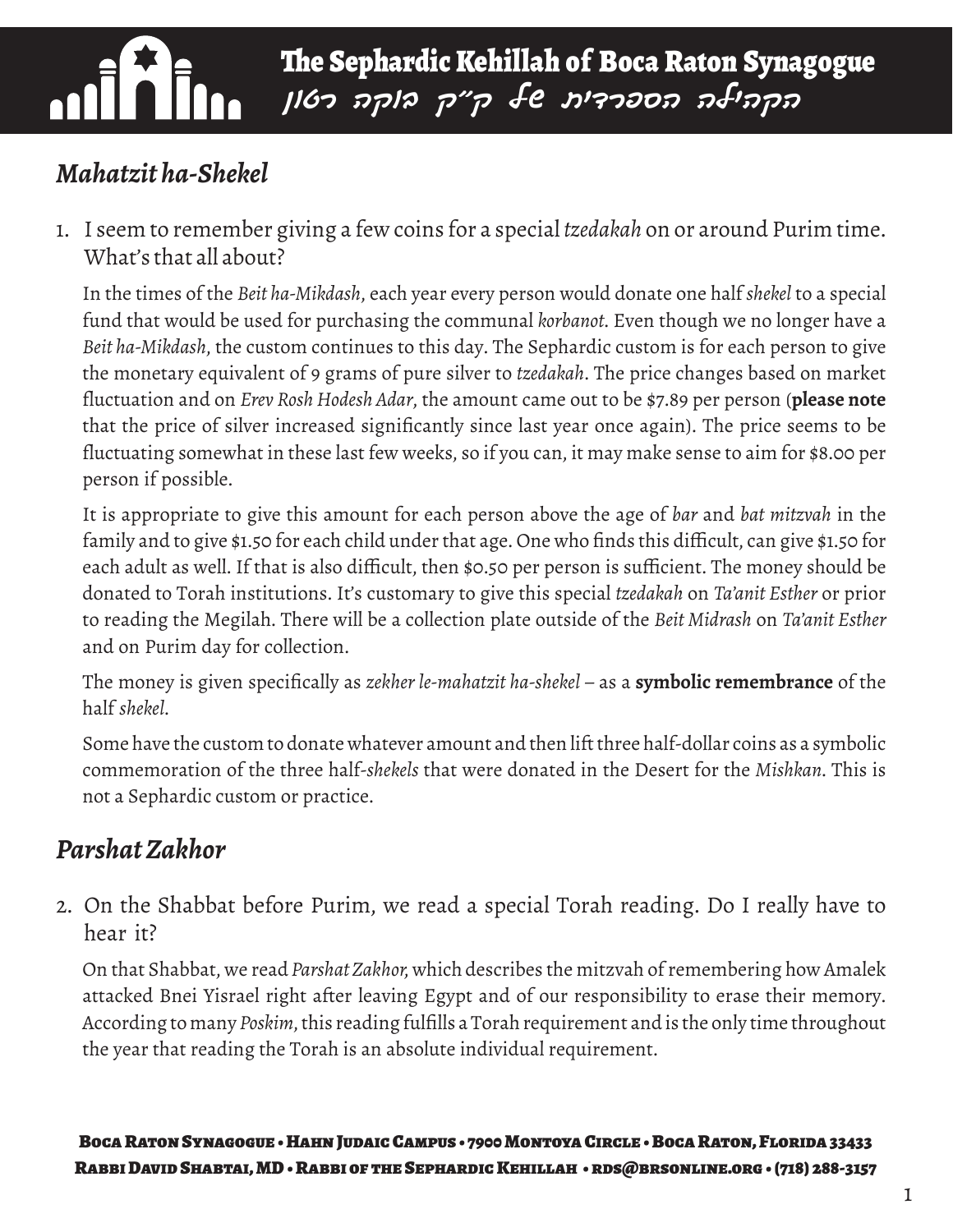Technically speaking, women are **exempt** from this obligation. Nonetheless, it is appropriate for women, if they can, to try their best to hear *Parshat Zakhor* read from a *Sefer Torah*. To maximize opportunities to hear *Parshat Zakhor*, we try to offer multiple opportunities to hear it. of

Before we read it in shul, we remind everybody that they are about to fulfill a Torah obligation and in addition to the mitzvah of reading the Torah, they should also have in mind to fulfill the mitzvah of remembering what Amalek did.

Understanding that with the current COVID restrictions in place, we don't have enough room to accommodate our normal crowd size. To make sure that everybody who wants can hear *Parshat Zakhor* we will be reading it two additional times throughout the day:

- 11:30 am shortly after the end of the main *Shaharit minyan*.
- 2:50 pm right before the 3:00 pm *Minhah*.

## **Ta'anit Esther**

THE SEPHARDIC KEHILLAH

3. Do I really need to fast the day before Purim? It isn't commemorating anything sad!

Yes. **All men and women** over the age of *bar mitzvah* and *bat mitzvah* must fast on *Ta'anit Esther*, the day before Purim. Pregnant and nursing women are exempt.

Indeed, *Ta'anit Esther* does not commemorate any sad event at all. The *Me'iri* in fact writes that there are those who refer to it as a שמחה של תענית – a fast day of celebration. When Esther and the Jews of Shushan fasted, prayed, and did *teshuvah*, Hashem listened to their prayers and they were saved. So too, in their merit, we ask Hashem to listen to our prayers and accept our fasting and *teshuvah* that we should also merit redemption.

4. When does the fast end? When can I eat?

There are actually two different questions. This year the fast ends by 6:35 pm.

Generally speaking, it's appropriate to wait until after hearing the Megilah before breaking one's fast. However, this is not an absolute prohibition.

This year, because of our limited capacity, we will have multiple Megilah readings, with the precise schedule yet to be announced. We anticipate that many people will be attending a later Megilah reading than they are used to, so as to accommodate the larger crowds.

Those who are attending a later reading may drink and eat a 'small snack' after 6:35 pm. A small snack can consist of fruits, vegetables, or less than a כביצה) the volume of an egg, 54 grams) of *mezonot*, but not a full meal.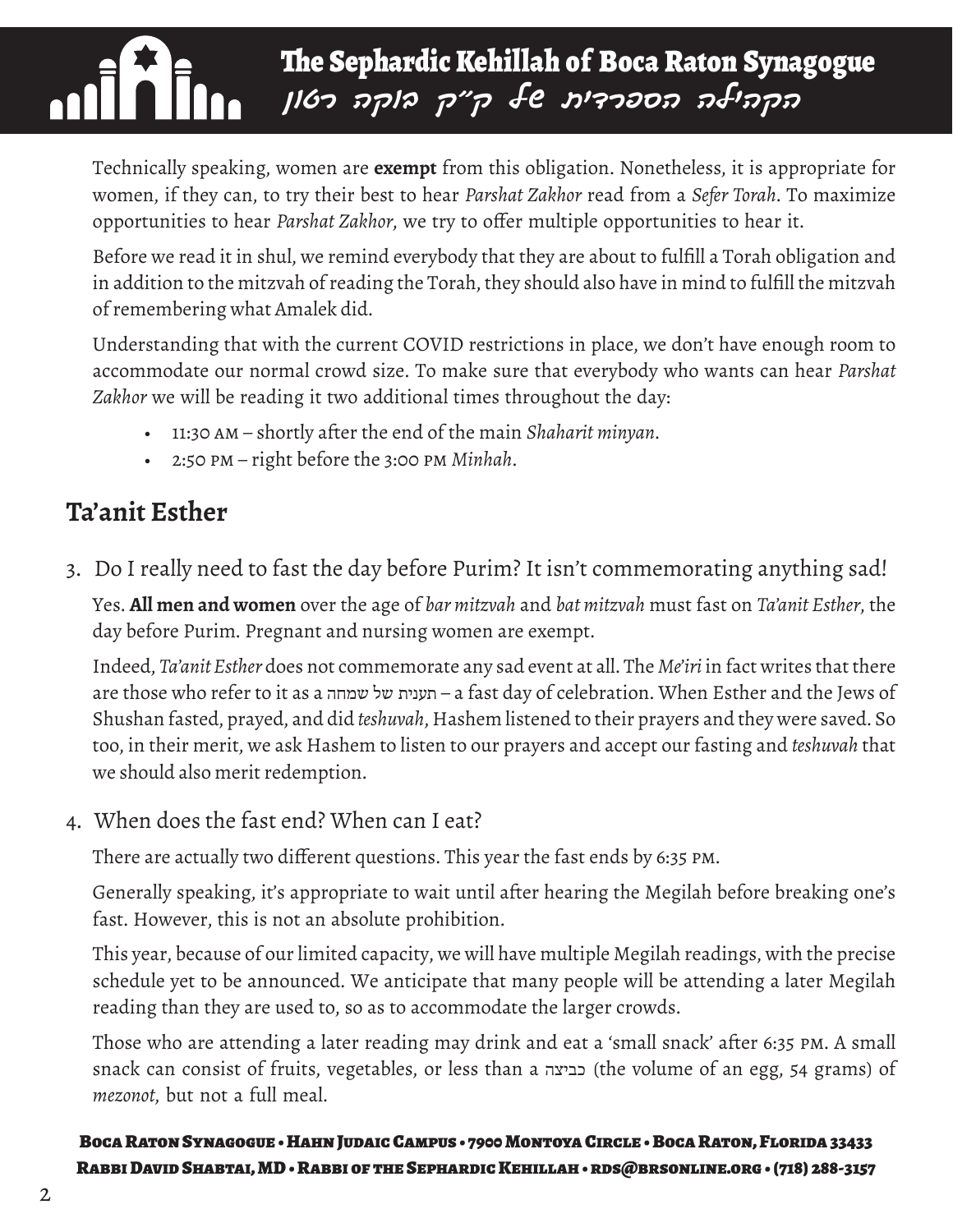## Reading the Megilah

THE SEPHARDIC KEHILLAH

5. How many times do I really need to hear *Megilat Esther*?

**All men and women** over the age of *bar mitzvah* and *bat mitzvah* must hear the Megilah **twice**, once at night and once during the day. Please look at the BRS schedule for multiple opportunities to hear the Megilah.

6. I cannot make it to one of the Sephardic *minyanim*, can I go to an Ashkenazi *minyan*?

The differences between Ashkenazim and Sephardim when it comes to reading the Megilah are minor and not halakhically significant. The major differences are in pronounciation. But so long as you can understand what the *Hazzan* is saying, even if you wouldn't talk or read the same way yourself, you have fulfilled the mitzvah. [The only hesitation might be regarding *Parshat Zakhor* when it's commendable to try to hear it according to your own tradition.]

7. Should I bring my children to *shul* to hear the Megilah?

The Torah's focus on education, particularly in areas of mitzvah performance, is paramount. We want our children to experience performing mitzvot and encourage them to participate to the best of their abilities. It's not only to prepare them for adulthood, but to give them a taste of the beauty of Judaism even while they are young.

This year, in addition to the requirement to hear and every word of the Megilah from the *Hazzan* and it is **forbidden to speak during the entire** reading, we must also take our COVID precautions into consideration. Reading the Megilah can take 40 minutes or so and it is very hard for young children to sit quietly in *shul* for that long (and equally as hard for parents to sit with them without having to interrupt or speak). We therefore strongly urge you to only bring children to *shul* if they can reasonably be expected to sit quietly for the full 40 minutes – usually around age 10 and up.

Given social distancing, we are severely limited in the number of people we can safely accommodate at any time. Please take these precautions into account when considering whether or not to bring children this year.

*Be-ezrat Hashem* we will be back to a more 'normal' situation shortly when we can openly welcome evreybody to all be together in *shul*.

8. Do women really need to hear the Megilah again during the day?

**Yes**. Both men and women are obligated to hear the Megilah both at night **and** during the day. There are multiple *minyanim* held throughout the morning so as to facilitate maximum participation.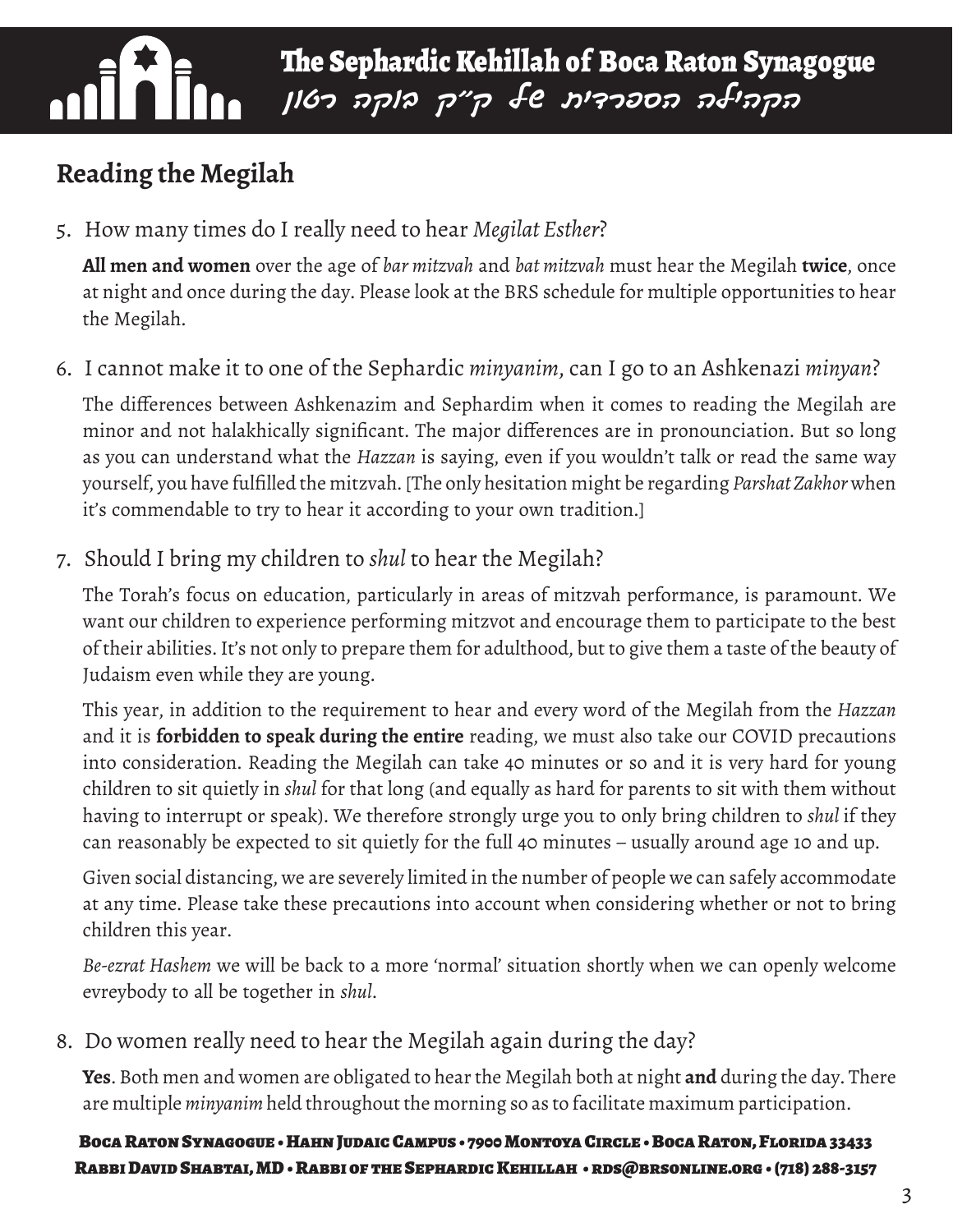9. Can I just read the Megilah at home from a book?

No. A person must read or hear the Megilah being read from a 'kosher' Megilah – meaning one written in the appropriate script on parchment.

10.Why do some people (not just the *Hazzan*) have a 'real' Megilah? During Torah reading, I've never seen anybody pull out a pocket sized Torah to read from privately?

The mitzvah of Megilah requires that each person hear every single word of the Megilah read from a kosher Megilah. Some people therefore have their own kosher *megilot* to be able to follow along with the *Hazzan*. However, even those who do have a kosher Megilah, should **not** read along with the *Hazzan*, but should instead listen to the *Hazzan's* reading.

11. What if I miss a word or two? Is it such a big deal?

Actually, it is. Each person is required to hear each and every word of the Megilah.

If a person misses a word or two for whatever reason, he or she should read that word from the Megilah that they are holding in their hands, preferably a kosher Megilah, but it is permissible to read those few words that you missed from a paper Megilah as well. At minimum, a person must hear most of the Megilah from a kosher Megilah and therefore, can make up for a few missed words here and there by reading from the Megilah in front of them.

12.How much noise do I have to make when I hear Haman's name?

None, actually. We have a custom to make noise so as to symbolically show that we are 'erasing' the memory of Haman. There is certainly no requirement to do so.

More importantly, since it's necessary to hear each and every word of the Megilah from the *Hazzan*, it is important to follow the instructions of the *Gabbai*, and to stop making noise as soon as he signals, so as not to disturb other people from hearing the Megilah.

## **Mitzvot of Purim**

THE SEPHARDIC KEHILLAH

13. What is appropriate to wear to *shul* on Purim?

The *Poskim* write that although Purim is technically a weekday and not a *Yom Tov*, it has a special elevated level of *kedushah* and therefore **it is appropriate to wear** *Yom Tov* **clothing to** *shul***, particularly at night**.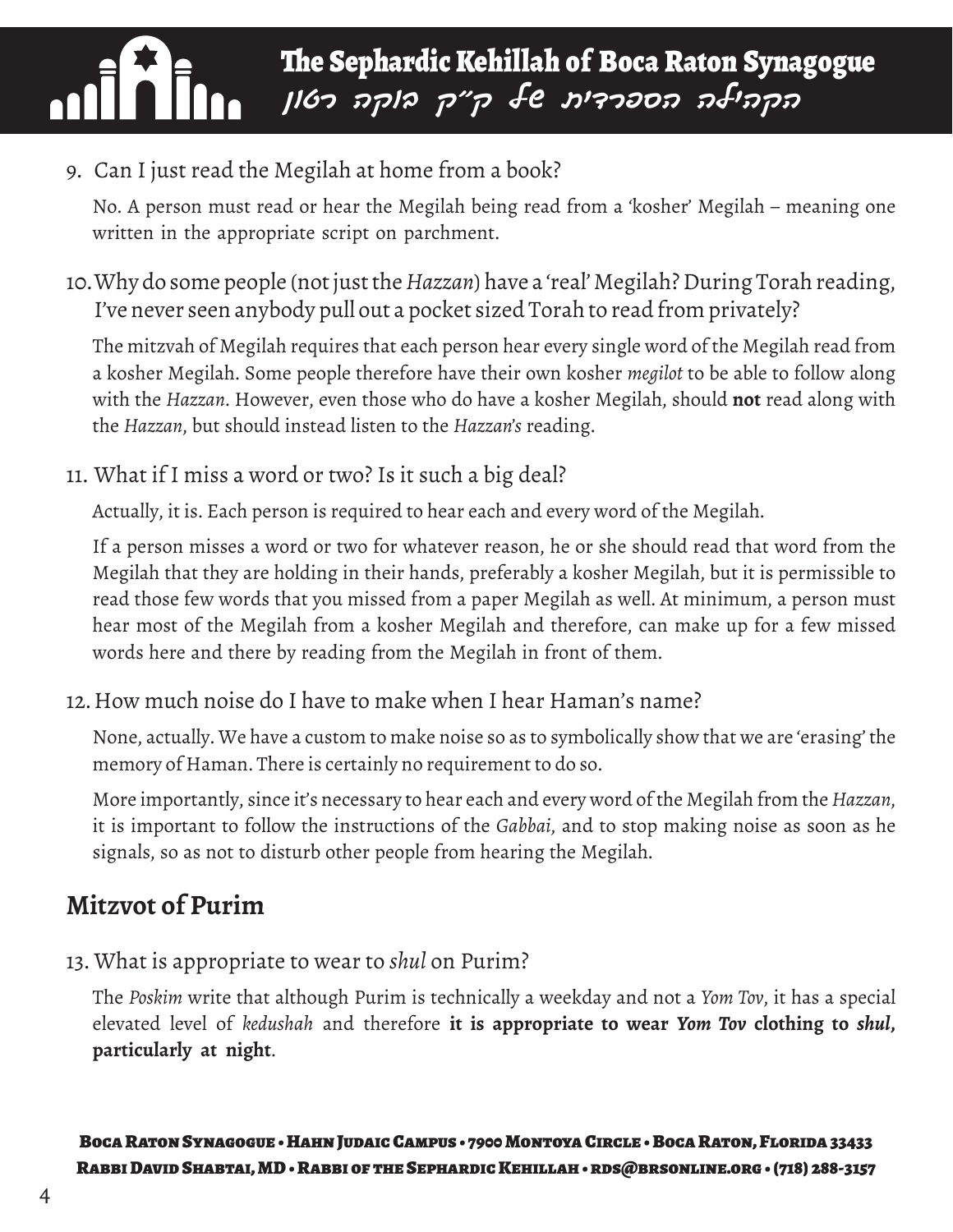The common practice is to wear costumes on Purim (for a variety of reasons), with some wearing them to *shul* as well. If you do wear a costume to *shul*, please make sure that the costume reflects values that are appropriate for a *makom kadosh*.

#### 14. What's the deal with working on Purim?

THE SEPHARDIC KEHILLAH

Strictly speaking, there is no מלאכה איסור on Purim as there is on Shabbat and *Yom Tov*. Driving, using electronics, cooking, and all other forms of מלאכה are permitted. Nonetheless, *Hazal* tell us that one who works on Purim does not merit to see a ברכה סימן from that effort. They are quick to note that this does not apply to somebody who needs to work on Purim so that they might have what to eat for the Purim *seudah*.

Therefore, it's advisable, if possible, to take the day off. Understanding that this is not always simple or easily accomplished, it's still significant and worthwhile to try to get some time off or at least to try to dedicate some part of the day to truly appreciating and celebrating Purim in an appropriately festive and celebratory manner.

#### 15. What do I really have to give for *Mishlo'ah Manot*?

At the minimum, each person must give one gift to somebody else. The gift must contain two different types of foods, such as cake and a drink. Ideally, these should be foods that can be eaten as part (or for dessert) of the *Purim Seudah*. When delivering *Mishlo'ah Manot* please be sensitive to COVID precautions and refrain from entering other people's homes or spending time in close proximity to others.

#### 16. How fancy do my *Mishlo'ah Manot* have to be?

They don't have to be fancy at all! *Mishlo'ah Manot* must only contain two different food items (such as a beverage and a food) and each person only needs to give one. We have a practice to give many, since one of the goals of *Mishlo'ah Manot* is to increase happiness and friendliness. However, the Rambam is quick to point out that a person should focus more on *Matanot la-Evyonim* (below) and spend more money on *Matanot la-Evyonim* than on *Mishlo'ah Manot*.

#### 17. I try to give *Tzedakah* every day. Is the mitzvah of *Tzedakah* all that different on Purim?

Yes. On Purim there is a specific mitzvah to give *Matanot la-Evyonim* – meaning the value of two gifts to two people (for a total value of 4 gifts). To protect the dignity of those who receive *Matanot la-Evyonim*, our practice is to give the money to the rabbi to distribute discretely. There will be specially designated areas to leave money for this purpose on Purim day and Rabbi Goldberg will distribute the money in the afternoon.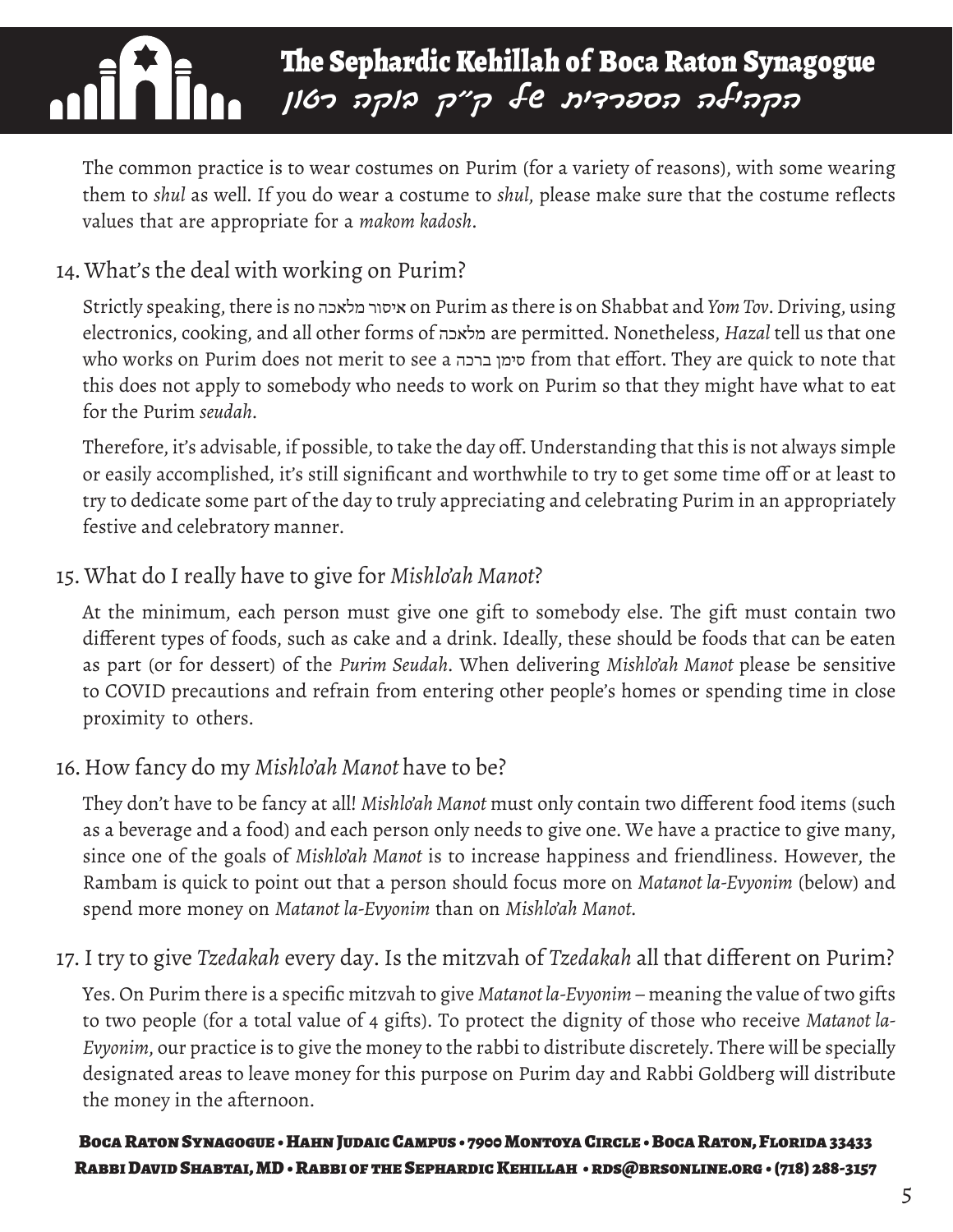At minimum, each gift should be \$1, for a total of \$4 per person. Rav Ovadiah Yosef zt"l recommended that each person give enough so that the recipient will be able to purchase at least a falafel and a drink with which to have a *Purim Seudah*. In Boca Raton, it comes out to approximately \$10. As such, each person should ideally give at least \$20 for *Matanot la-Evyonim*. of

Additionally, the *Shulhan Arukh* records that on Purim, לו נותנים יד הפושט כל – we give to anybody who stretches out his hand. There is no minimum that needs to be given (above and beyond the *Matanot la-Evyonim*), but nobody should be sent away empty handed. The *Poskim* write that just like we grant assistance to anybody who asks, so too, Hashem grants any and all requests that we make on Purim.

#### 18.When should I have my *Purim Seudah*?

THE SEPHARDIC KEHILLAH

The *Purim Seudah* must take place during Purim **day**. This year, because Purim is on a Friday, there are additional considerations as well, as it's usually inappropriate to each a large meal too close to Shabbat.

If possible, the *seudah* can be held in the morning, even before midday (12:34 pm). However, this is not always reasonable or practical. Instead, the meal can be held in the afternoon, but the meal itself including *Birkat Ha-Mazon* should be completed by 3:25 pm. Snacking, dessert, and continued celebration are still permitted [and encouraged!] throughout the rest of the day.

[There are those who have the practice to begin the *seudah* later in the day straight through the beginning of Shabbat. In the middle of the meal, they cover the table with a clean cloth, recite *kiddush*, and continue what now amounts to a joint Purim-Shabbat meal (ומקדש מפה פורס(. For a variety of reasons, this appears to be less than ideal.]

#### 19.Is there anything particular that should be served at a *Purim Seudah*?

It's best to have a meat meal that begins with bread. Additionally, a person should drink wine at the meal. Since there is no *kiddush* on Purim, a separate הגפן פרי בורא must be recited on the wine, even if it is drunk after one has already made the *berakhah* of הארץ מן לחם המוציא. This is all true even on a Friday afternoon [and is part of the reason that the meal should be completed several hours before Shabbat begins].

The *Mekubalim* write that Purim is compared to Yom Kippur. As such, when we have the *Seudat Purim* in the late afternoon, it is comparable to *Ne'eilah* on Yom Kippur. It is a time of intense holiness where a person can reach very high levels of spirituality.

The *Purim Seudah* should be a festive meal with singing and sharing *divrei Torah*. The Megilah focuses on how Purim is celebrated ומשפחה משפחה – by each family. It's a time to spend with friends